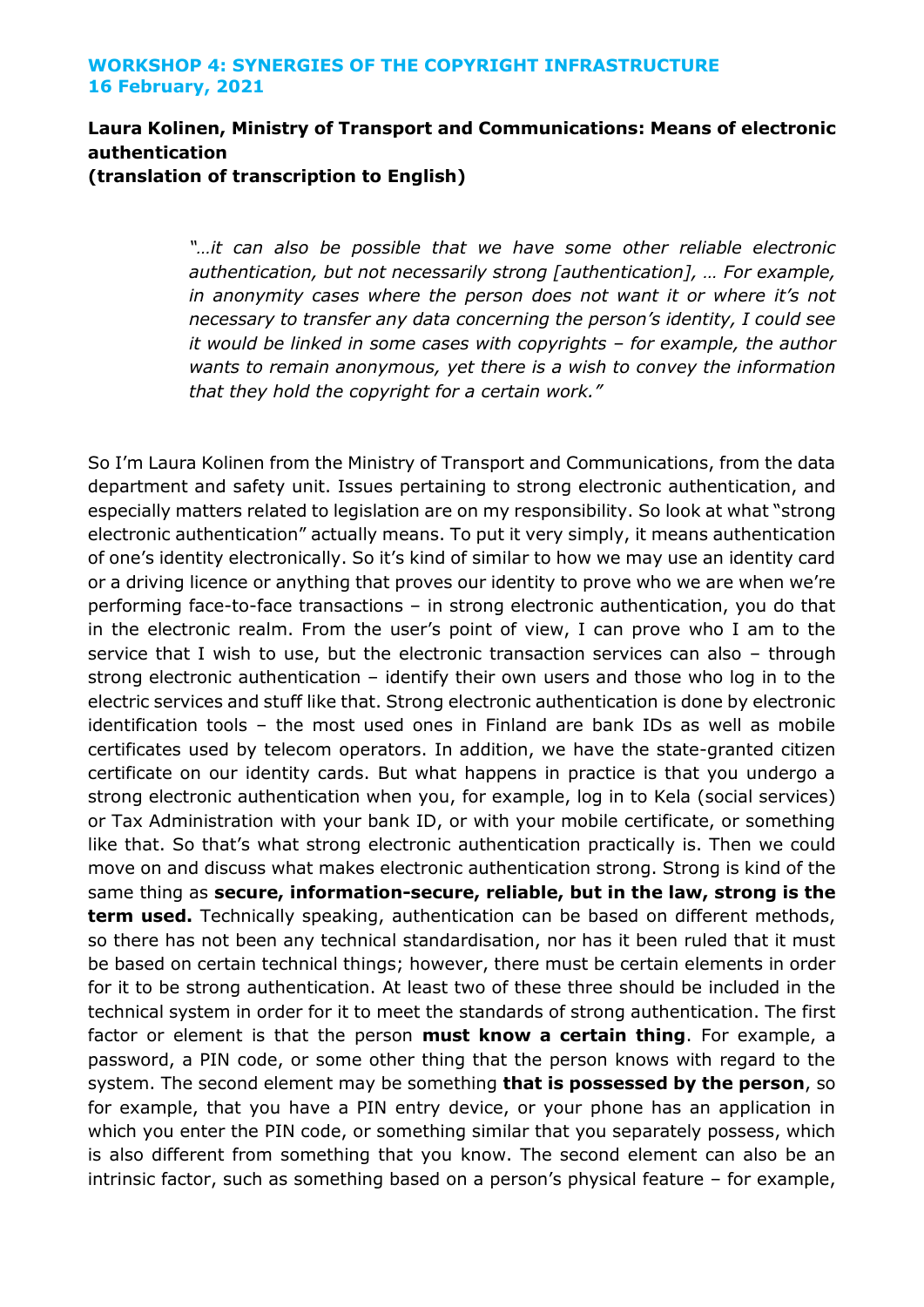## **WORKSHOP 4: SYNERGIES OF THE COPYRIGHT INFRASTRUCTURE 16 February, 2021**

fingerprint authentication, which is available in many phones these days. If two out of these three elements are included in the system, one can speak of strong authentication. These factors contribute to the security and reliability of the authentication method.

**So what are the benefits of strong electronic authentication?** Why would we use such methods that are sometimes technically demanding just to authenticate one's identity? Our society is in the process of digitalisation, and services are becoming more and more electronic instead of physical, and the range of those is getting wider and wider. At the same time, when those services in the physical world that have demanded authentication of identity also in the past become electronic, reliable authentication in electronic form is a prerequisite – or at least it should be a prerequisite. If there's one thing that one should keep in mind regarding strong electronic authentication, it is that security and reliability are in key position – in other words, the user can securely transmit their identity or personal data to the electronic service provider, and the transaction service or the electronic service to which the person's data is securely transmitted can trust that the data is correct. If we were to compare this to so-called weak authentication methods which can be, say, based on the username plus password mechanism.

We just discussed the technical demands, so at least in my view, the personal data is more secure through strong authentication than through a username plus password login, for I think it is easier to crack and modify a username and a password for someone to whom one wouldn't necessarily want to give the personal data. Next, we could quickly discuss how this is regulated in the law. Well, the Act on Strong Electronic Identification and Electronic Trust Services belongs to our administration, and the legislation is, indeed… one could even describe it market regulation in some respects, but in addition, the regulation includes requirements concerning information security and other rights and duties that users have. But I think that it in a nutshell – perhaps the one thing that one has to keep in mind regarding legislation is that, in Finland, the legislation and electronic authentication services have been for a long time in a market-based manner, which is not necessarily the case in all EU countries; in some member countries, the state may play a bigger role.

And then I'll quickly mention that **national regulation is consistent with the EU eIDAS** regulation concerning cross-border electronic authentication in the internal market. The reform work will begin in 2021, so this spring. But that's it for the legislation. Perhaps the reason I'm here to talk to you is, first of all, that we get an understanding on strong electronic authentication but also on future trends. One trend is that strong authentication will become more commonplace. The more services become electronic, the bigger the risk of infringements on data protection and data security. That's why strong authentication and requiring it in transaction services can prevent identity thefts, for example, and if personal data has been accessed through an infringement on data security or a data protection breach, strong electronic authentication secures the use of personal data in other contexts.